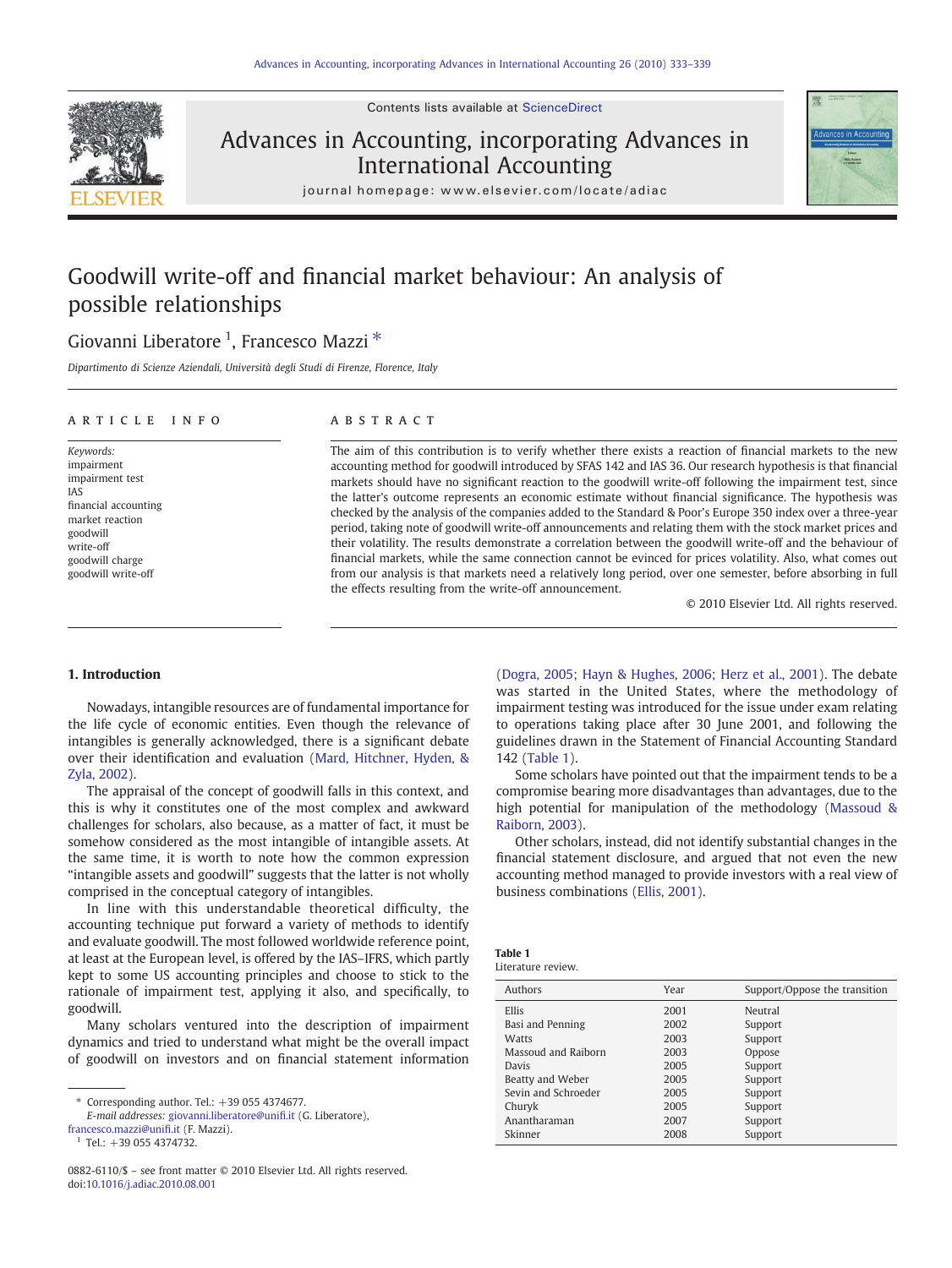However, the majority of studies remarked an improvement in the quality of information. Other experts have adopted a positive approach toward transition and followed the evidence that had already been provided in literature before the introduction of the impairment test ([Elliot & Shaw, 1988; Francis, Hanna, & Vincent,](#page--1-0) [1996\)](#page--1-0). In spite of this positive approach, they maintained that the quality of the operating result might be somehow invalidated because of the discretion of the impairment procedures [\(Basi & Penning, 2002;](#page--1-0) [Davis, 2005; Sevin & Schroeder, 2005\)](#page--1-0). In fact, attention was frequently called to the discretion allowed to financial accountants, that might sometimes lead to give preference to so-called "above the line" values and thus avoid writing-off at critical times for the firm's life [\(Beatty & Weber, 2006; Watts, 2003a,b\)](#page--1-0).

Some scholars point to the improvement of the financial statement disclosure obtained with the introduction of the impairment test, due to this device's capability to reflect the volatility properties of the intangible resources embedded in goodwill [\(Anantharaman, 2007;](#page--1-0) [Churyk, 2005; Skinner, 2008\)](#page--1-0).

Although, as already stated above, the issue of financial markets' reaction to write-off announcements has been already examined in literature (see, for a general overview, [Bartov, Lindhal, & Ricks, 1998](#page--1-0)), the studies specifically related to announcements of goodwill writeoffs are relatively few.

An analysis carried out for the US market highlighted a sensitivity of investors to goodwill write-offs caused by impairment testing [\(Hirschey & Richardson, 2003](#page--1-0)). Certainly, we believe the association between goodwill write-off announcements and market reactions constitute an interesting ground for the European market as well.

### 2. Research aim and hypothesis

Given that the accounting for goodwill is basically an economic and income-related process meant to recreate a match between expenses and revenues, why do this asset and its value raise such a strong interest? And why do financial market operators, investors and professionals pay so much attention to goodwill write-offs?

It is quite enough to recall well-known cases, like those of AOL Time Warner and eBay, to understand how a mistake in accounting treatments can impact on very different aspects of the firm's life. Following these cases, some academics found that goodwill accounting and estimation raised even more difficulties ([Weil & Young, 2002](#page--1-0)), as confirmed by the abnormal extent of write-offs occurring at significant moments of the firm's life, for example a change at the top management. Experts in this field have at once drawn their attention to significant write-off announcements, like those made by AMD [\(Clark & Gallagher, 2008](#page--1-0)), Gmac [\(Cornwell, 2007\)](#page--1-0), Intel ([Deffree,](#page--1-0) [2003\)](#page--1-0), Qwest, Rhodia and Travelport [\(Schall, 2006\)](#page--1-0).

It is therefore easy to infer that information about goodwill is often looked upon with at least some "suspicion" by professionals, specialised media, and maybe also investors, notwithstanding the international principles laid by the IAS–IFRS and SFAS, which were both set to constitute a link between the market and the firm.

From a strictly financial point of view, the process of goodwill investment is rather simple to describe: we incur in an outgoing cash flow at the moment a business combination is carried out, with the  $propect - or$ , properly speaking, the hope  $-$  of gaining from a cash flow incoming over time.

Clearly, an accounting illustration of the same process is more difficult to give, because its line of succession is almost continuoustime, or at least composed by instants so closed that it is nearly impossible to update books for each entry. Besides it is very hard to recognise and identify all future benefits directly ascribable to the goodwill. Hence, the accounting illustration of the process doesn't match with the presentation of the financial side of goodwill investment. However, as already noticed, a great attention is given

to the event of write-off, which is unquestionably an accounting device, and market operators certainly attach some importance to it.

Thus, the research question of the present study is whether there exists a cause–effect relationship, or at least a link, between goodwill write-offs and the behaviour of market investors, which might explain the great sensation caused by announcements of such events.

To this end, we assume that markets are built up and organised according to the perfect market theory, which has been the conceptual foundation of dissertations and mathematical models of economic research in pricing and agents' behaviour for the last decades. Following this approach, operators in financial markets shouldn't ground their decision-making pattern on items that result from accounting policies.

Conversely, according to the directives laid down in the IAS–IFRS, goodwill write-offs are considered economic and income-related occurrences, because goodwill takes the form of a payment made in advance for future economic benefits, and its write-off, on its turn, can only take place once the benefits are gained, or when their amount or deadline are modified.<sup>2</sup>

### 3. Metholodogy of analysis

Academics have made many efforts over the past decades to analyse and create an information model designed to explain the process of economic decision-making: in other words, they tried to understand how different operators act before an event takes place and how probabilities of that event change any time a new information is provided.<sup>3</sup>

The knowledge status of a specific subject is designated by a set of single pieces of information, which is converted into a "close" set by the rules of algebra of events and the construction of σ-algebras around it. In this way, it is possible to determine the probability for a certain event to take place according to the information a specific individual possesses, which is precisely represented by the σ-algebra. This can be summarised with the following notation:

$$
P(E \mid \mathfrak{J}) \tag{1}
$$

that is, the probability for the E event to take place depending on the  $\mathfrak I$ information possessed.

However, it is also extremely important to make an ex-post examination of the events occurred in the markets, in other words to inquire into the possible causes that induced a certain behaviour on the part of the investors. This is indeed the context for the present study, since its purpose is to try to understand whether or not financial markets react to goodwill write-offs made according to the IAS–IFRS.

This undertaking is rather complex not only for the reasons already examined above, but also because of at least two factors:

1. The information about the event under exam, that is the goodwill write-off, is almost never released alone, but it is often accompanied by many other pieces of news. Just consider how the international accounting principles make it mandatory for companies that keep to them — apart from special cases, and certainly not the ones on the agenda  $-$  to carry out an impairment test every year. This is usually made by the end of the fourth quarter, therefore at the same time with the publication of the statement for the financial year that has just closed. As it is well-known, this document contains and releases many information for the market, some of which are already known or partly expected, and others completely new.

IFRS 3, Business combination, Section 52: "Goodwill represents a payment made by the acquirer in anticipation of future economic benefits from assets that are not capable of being individually identified and separately recognised".

<sup>3</sup> A fundamental review of this issue can be found in [Hull \(2006\)](#page--1-0).